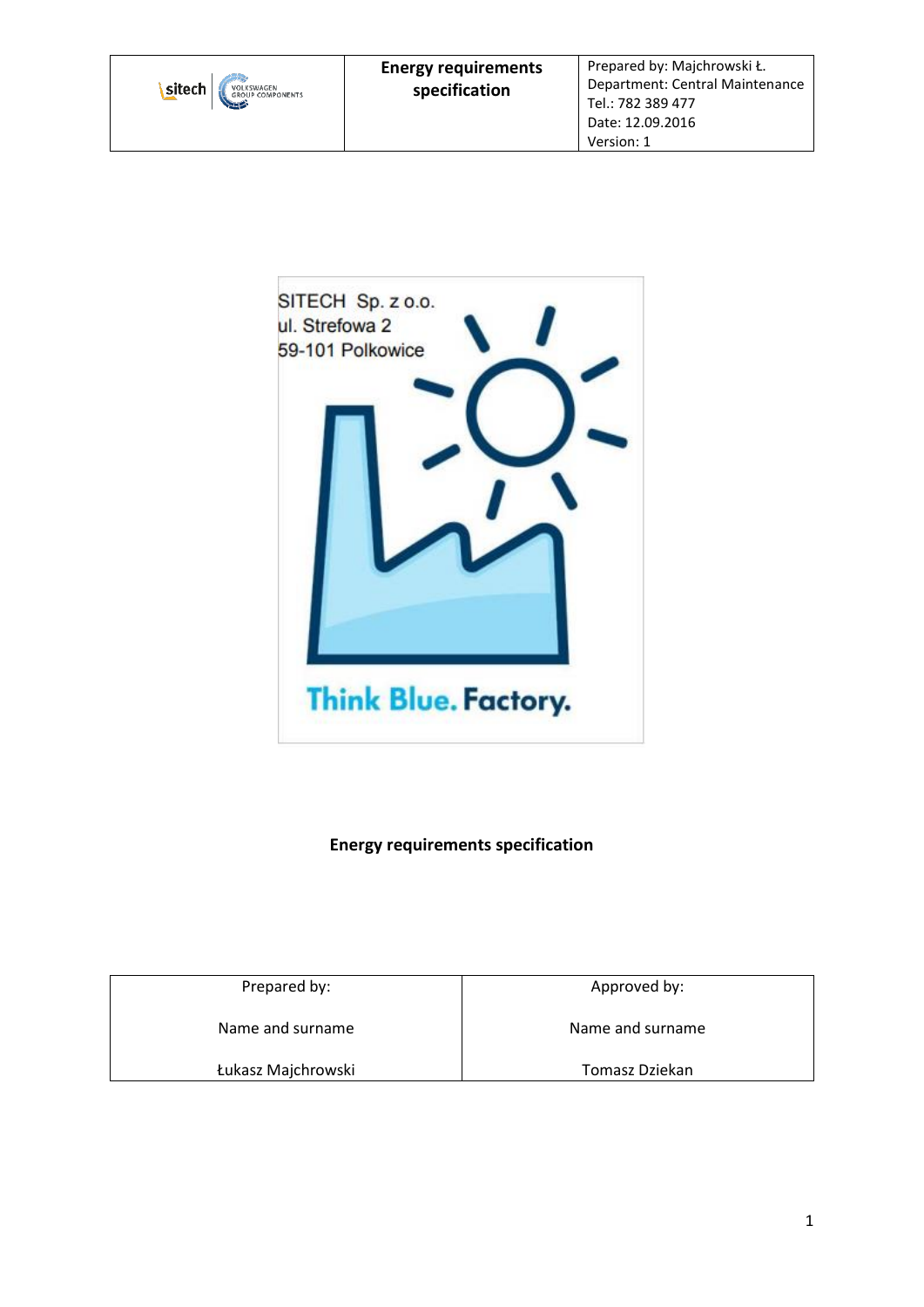## **1. General part**

## **1.1. Introduction**

This List of Supplies and Works is to be considered as a supplement to the Technical Requirements Specification. It describes only the scope of deliveries of electrotechnical devices - the overview for the SITECH Polkowice area and the branch in Głogów.

Before submitting an offer, consultation with persons included in the general Technical Specification of the contract is necessary. The date of these consultations should be agreed upon in due time.

The choice of the Contractor will also take into account the use of energy consumption by the machine / process and the technology used, which has a significant impact on SITECH's energy efficiency.

**The contractor will use (consume) the media provided by SITECH in a rational manner.**

## **1.2. Regulation**

With respect to electrical equipment and control devices of this document, the following must be obeyed:

- European Community Directive on CE machinery
- DIN / VDE regulations
- technical standards EN, VDI, DIN / ISO
- laws on technical means of production
- workplace regulations
- accident prevention regulations

• environmental protection law and specific regulations, which must be met separately for electrical projects:

- guidelines for wiring diagrams
- catalogue of requirements for transport equipment
- requirements for industrial computers
- industrial network diagnostics
- Directive 6E (electrotechnical equipment of machines, installations, and devices)
- Directive 10E

The scope of delivery includes the European Community Declaration of Conformity, CE marking, operating instructions with hazard analysis and complete documentation. The contractor is obliged to check whether there is a need to initiate proceedings in order to obtain relevant permits in accordance with currently applicable environmental law. If the supplier intends to select performance variants that are contrary to VW's regulations on the means of production, then the contractor is obliged to obtain a special permit in writing for such deviations. This arrangement is necessary to standardize the equipment of the devices and applies only to a specific project.

All electrical equipment must comply with the strict conditions that exist in the automotive industry. Oily air and increased dust might be expected, therefore appropriate measures must be taken to ensure safe operation.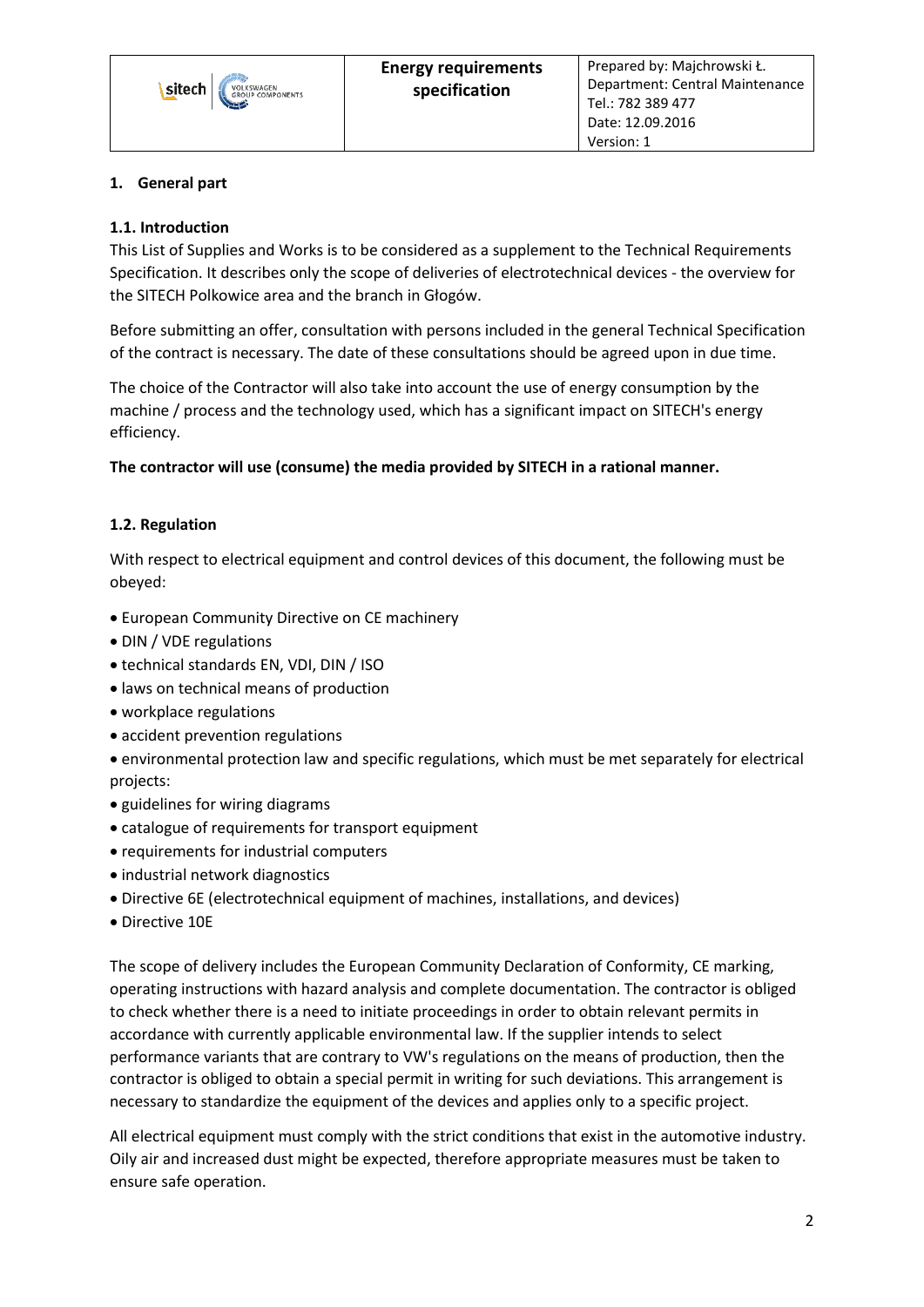

All components used must be made at least to the industry standard, and the use of office communications components requires prior agreement with the Planning and Technology Development Department and Central Maintenance.

All components used must comply with EN 50081-2 (Interference emission limits for electrical equipment in an industrial environment).

The use of used materials that may affect the electrical availability of the device is only permitted with the written consent of the Planning and Technology Development Department and Central Maintenance.

## **1.3. Offer overview**

Electrical equipment must be agreed in due time, usually before the start of the construction phase, with the Planning and Technology Development Department and the Central Maintenance Department.

All documents regarding electrical equipment (circuit diagrams, installation plans, wiring diagrams, terminal diagrams) must be submitted to the Planning and Technology Development Department and the Central Maintenance Department in duplicate before the assembly begins. It is necessary to take into account the necessary changes made at the place of assembly, which will not affect the cost of execution and delivery date.

The electrical equipment should only be made by the supplier upon receipt of documentation containing possible changes and having an endorsement note.

The approval of the documentation only applies to the principle of installation but does not release the supplier from his responsibility to provide a design that is in accordance with the intended use and the current state of the art, its proper functioning and the correct dimensioning of the components. Defects or deviations, which were not revealed during the inspection, do not release the supplier from the obligation to comply with SITECH's regulations concerning means of production. If, after the approval of the documentation, changes in the scope of electrical equipment occur, the documentation must be re-submitted for approval.

The tender must contain all the items listed in the tender documentation (Preismatrix).

If the tenderer foresees the possibility of using alternative solutions or additions, these shall be clearly identified. Appropriate justification and technical description should be attached. If it is anticipated that the elements of the installation will be transferred for execution in full to the subcontractor, then the scope of delivery and the subcontractor should be provided. SITECH reserves the right to reject subcontractors before accepting the order.

Maintenance and servicing of the production facility until it is handed over to the appropriate SITECH maintenance department will be carried out by the supplier's company. The condition for the handover is to document the failure-free operation of the machine in a multi-shift mode in terms of the correct course of work processes with the expected human effort and required clocking times.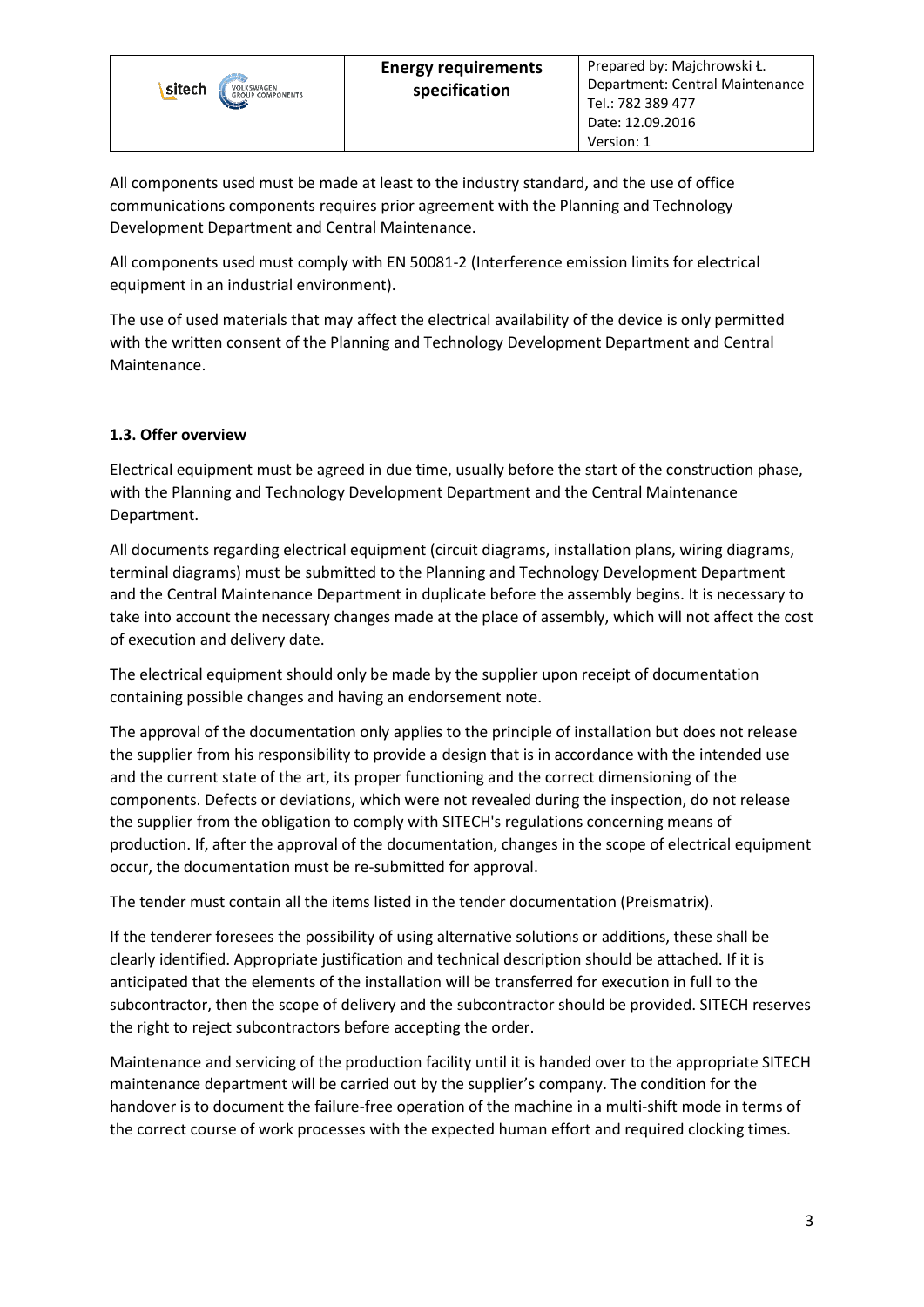

The ordering party should be provided with a functional device that complies with all applicable regulations. Comprehensive training / instruction for the user and the relevant maintenance department should be carried out after the handover.

## **1.4. Documentation**

The documentation should be prepared in accordance with VOLKSWAGEN AG regulations regarding means of production and supplementary specific regulations and marked with one drawing number in accordance with the VW nomenclature (and also the name of the project in accordance with EPLAN), which will be provided on request by the Planning and Technology Development Department and the Central Maintenance Department.

The components of the offered range include the following documents:

- installation plans (layout plans), for the entire installation and for individual groups of control cabinets
- functional descriptions
- plans for the deployment of equipment
- circuit diagrams
- parameterization plans (bridge settings) for components
- schematic diagrams of internal connections for special components
- Profinet and Profibus network documentation
- terminal diagrams
- installation diagrams of control cabinets
- material lists
- interface and macro descriptions
- lists of wearing parts with a recommendation for spare parts
- operating and maintenance manuals
- rough description of the software structure
- network documentation

• software listings in the form of contact diagrams (ladders) with alphanumeric additional texts and a footer

- full list of links with topology
- program media (CDs, DVDs, flash drives) with complete application programs, symbolic addresses, and additional texts
- installation-specific firmware (transfer in the form of an additional backup copy)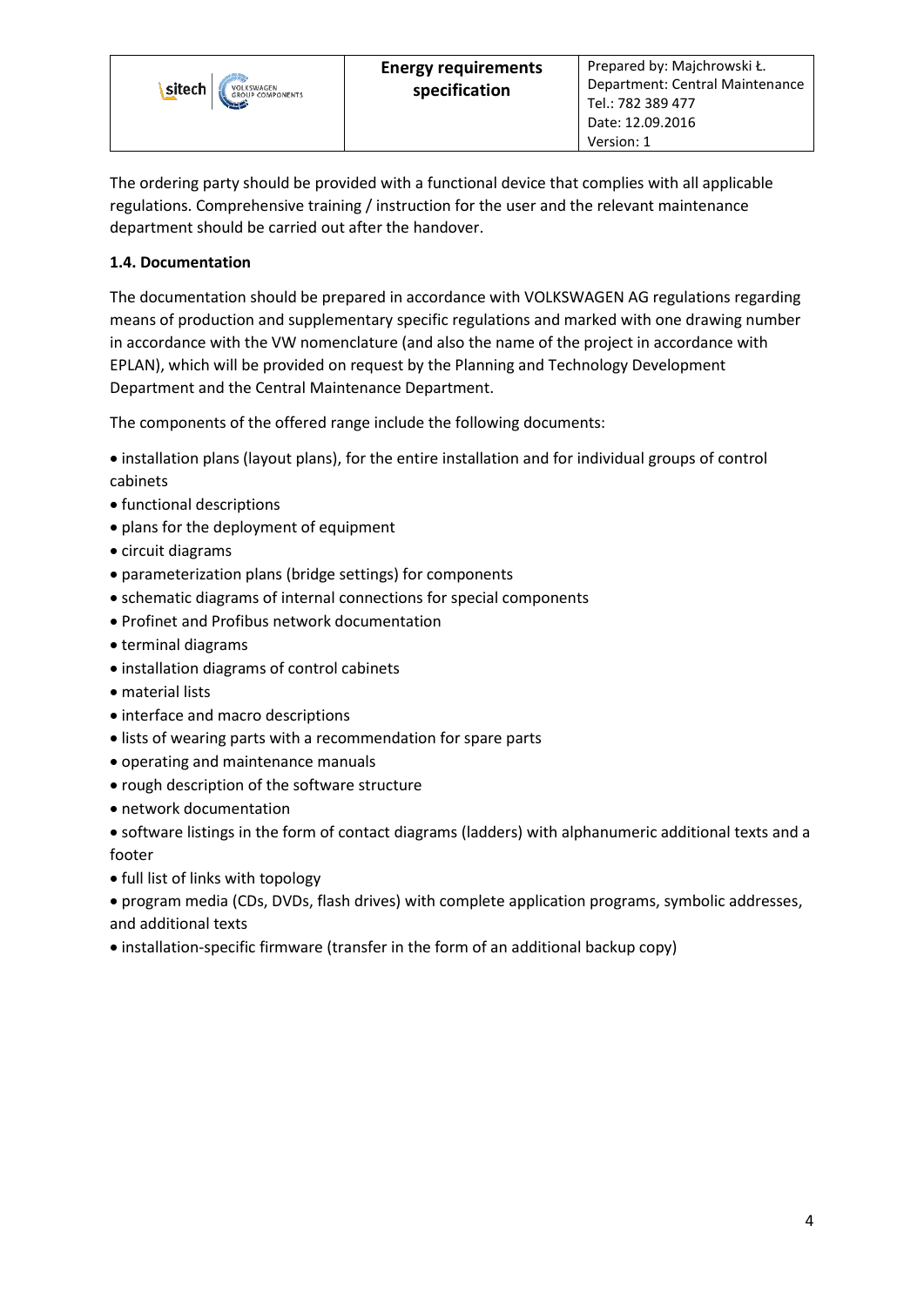

#### **2. Technical part**

#### **2.1. Technical data**

| Operating voltage   | 3 x 400V~, N, PE/50 Hz, +10%/-15%                                   |                    |
|---------------------|---------------------------------------------------------------------|--------------------|
| Cabinet's colour    | RAL 7032 inside and on the outside (preferred)                      |                    |
| Cable core's colour | Three-phase power part min.<br>$2.5$ mm <sup>2</sup>                | <b>Black</b>       |
|                     | Current sinks below 10A-<br>$1.5$ mm <sup>2</sup>                   | <b>Black</b>       |
|                     | DC voltage 24V, min. 1 mm <sup>2</sup>                              | Light blue         |
|                     | Extraneous voltage<br>$24V = 1.5$ mm <sup>2</sup>                   | Orange             |
|                     | Control voltage 230V~/50Hz                                          | Red                |
|                     | General neutral conductor in<br>circuit, min. $2.5$ mm <sup>2</sup> | Blue               |
| Ambient temperature | Hall level                                                          | Max 40 $\degree$ C |
|                     | <b>Transport level</b>                                              | Max 45 $\degree$ C |
|                     | Overhead/rooftop zones                                              | Max 55 $\degree$ C |

Industrial disturbances such as increased levels of pollution, sources of electromagnetic disturbances, oils, grinding dust with conductive properties, welding process dust, shocks, noise, etc. must be expected at all times.

All areas of control cabinets must be fully wired using the above-mentioned wiring system.

Each group of control cabinets will have a fold-out storage box for drawings on the inside of the SPS control cabinet door. All other elements of the control cabinets will be equipped with a metal pocket to store wiring diagrams.

Proximity switches must be used with plug connectors with 2 LEDs and a pinout according to DIN EN 50044.

The control cabinet should be built with as few fuses as possible. From the main switch outlet up to and including 16 A (also for three-phase current outlets), circuit breakers with an auxiliary switch must be used, which must be controlled from the SPS level.

Installation of the control cabinet should be made in a version with as few safety fuses as possible. From the main switch outlet up to and including 16 A (also for three-phase current outlets), selfcontained fuses with an auxiliary switch should be used, which in terms of control technology must be controlled from the SPS level.

All contactor contacts must match upper and lower load values to prevent oxidation.

All control cabinets with terminal boxes etc. should be equipped with E1 lock.

All switchboards and switch cabinets must be protected against damage.

If devices are equipped with parallel drives, then motion synchronization will be required.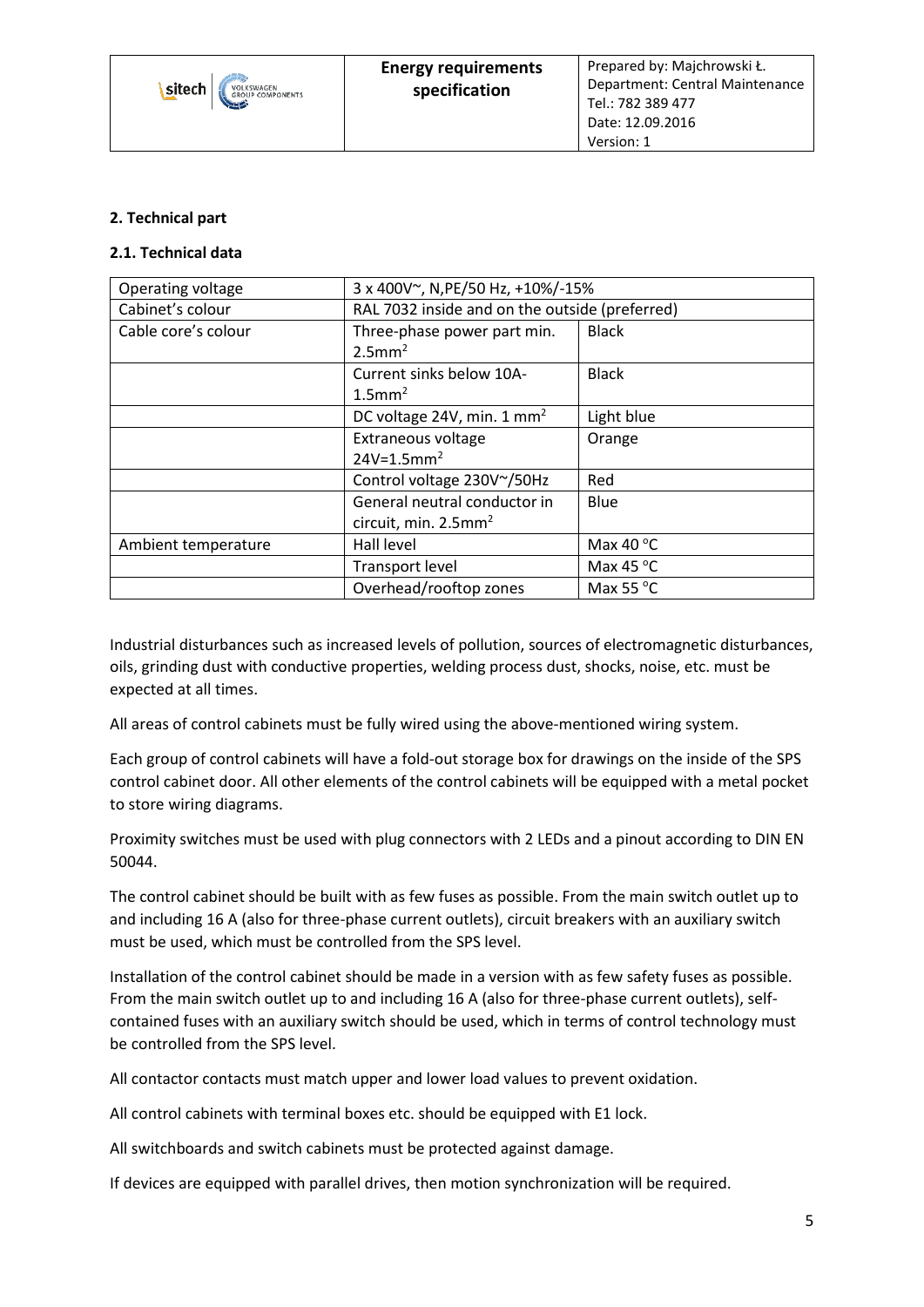All reporting and signal cables must be equipped with LED plugs.

Ethernet network plug sockets must have IP-65 protection.

All necessary software licenses, which are required by law, must be provided.

## **2.2. Collecting information on energy consumption**

The production machine should be equipped with devices enabling the measurement of media consumption:

- Electricity: AS 3-mini energy analyser + current transformers matched to the power of the production machine.

The energy analyser must be connected on the DIN rail of the electrical cabinet of the production machine according to the manual of that device.

#### **2.3. Device operation modes, standby function, energy saving**

#### **2.3.1. Single motion (manual mode)**

In this mode of operation, it must be possible to perform all movements at once, while the safety interlocks, depending on the operating factors, should remain active. After switching to "coupled operation" mode and after granting permission to start, it must be ensured that the machine will continue automatically from any position in which the device is located. Adjacent groups of desktops should automatically respond to motion commands (single man handling).

#### **2.3.2. Setting mode**

sitech

Switching to setting mode using an E7 key switch (for conveyors at service level E9) should only be possible with the "single motion" mode selected. The (machine) safety devices, which depend on the operating factors, are then deactivated. The motion limit switches remain active! The mode should only be used on hoists or other components of the system that are difficult to access.

#### **2.3.3. Coupled mode (automatic mode)**

In this operating mode, all locks and connections with all system components that are necessary for automatic operation are enabled. After each stoppage of the installation, regardless of the type of stoppage (emergency stoppage or operational stoppage), it must be possible to re-enter the installation in automatic mode by a simple start-up. Accidental activation of the sensor when the installation is inactive must not lead to an incorrect installation response (e.g. to blockage).

#### **2.3.4. Simulation operation mode**

This is a type of automatic operation with the difference that the machine does not perform production activities (e.g. CNC machine tools: full course of the machining cycle without the workpiece in the machining tool)

Generally, the following motion characteristics should be considered: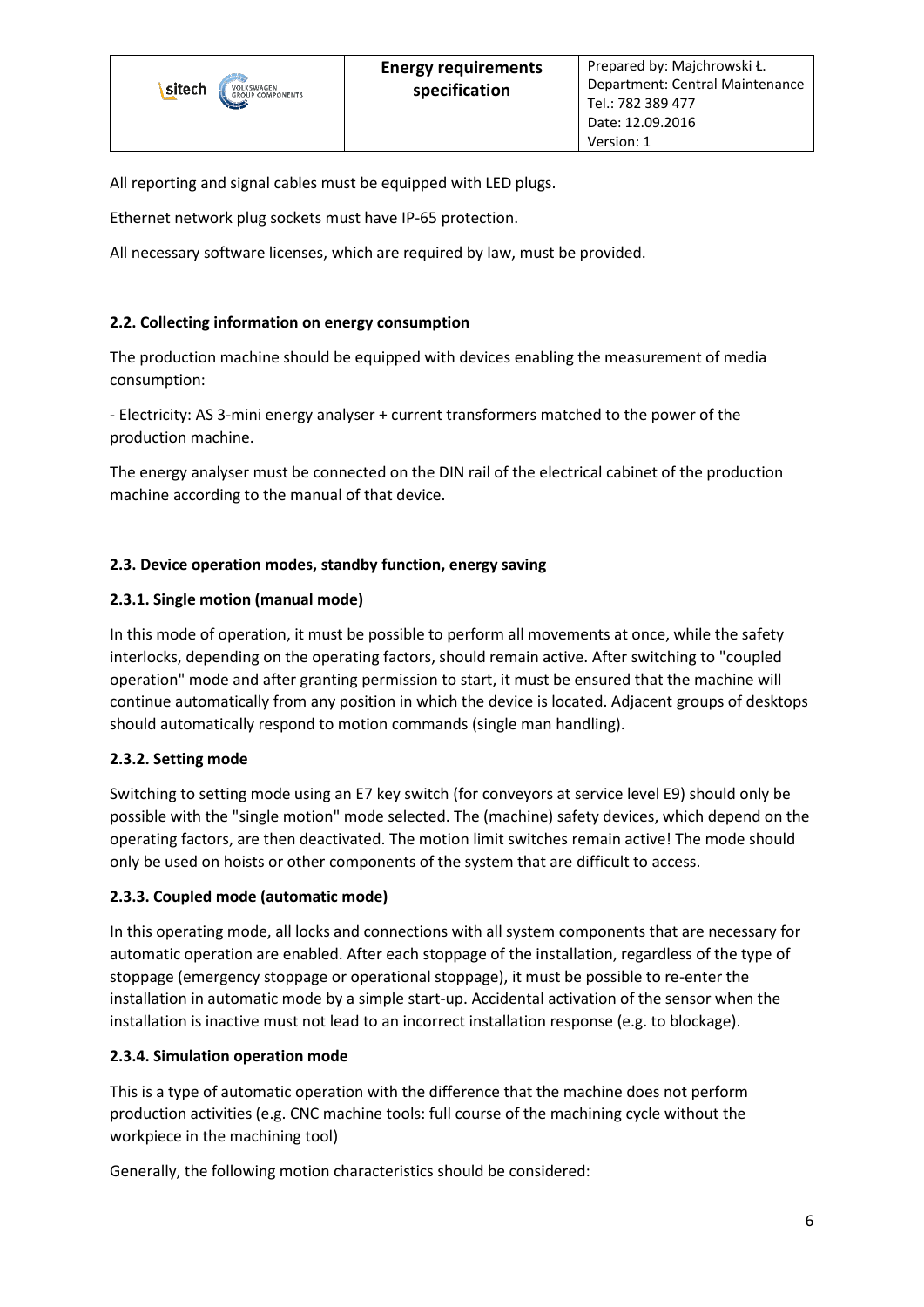

- Stopping in the starting position
- With detail without process
- Process without detail
- Full load process in automatic mode
- No load process in automatic mode

#### **2.3.5. "Standby" mode**

The machine and its peripherals must be able to switch to standby mode, which will reduce energy consumption as much as possible, but at the same time allow a quick resumption of work.

#### **2.4. Smart machine lighting**

Each machine, as well as the workplace lighting of that machine, should be equipped with energysaving LED lighting.

The lighting of the machine as well as the whole machine should be able to switch to energy-saving mode. This means that the lighting must be divided into 2 circuits.

-circuit 1: necessary workplace lighting, switched on and off at the main desktop;

-circuit 2: smart interior lighting of the machine. This lighting will also be switched on/off at the machine's main desktop but will be switched off automatically when the door is closed in automatic machine operation mode and switched on after the "X" time. Only basic lighting is then available in the cab, which is sufficient for operation. When the safety door is open, all 3 phases are switched on.

An additional switch is installed at the safety door, which can be switched on at any time with the safety door closed.

#### **2.5. Compressed air electrovalve**

Each new production machine should be equipped with a ball valve 964 DN 15 brass PN 65 with 24 V electric drive (AKE964-1/2-L10-24V). During no production (when the machine is not producing) the electrovalve cuts off the air supply.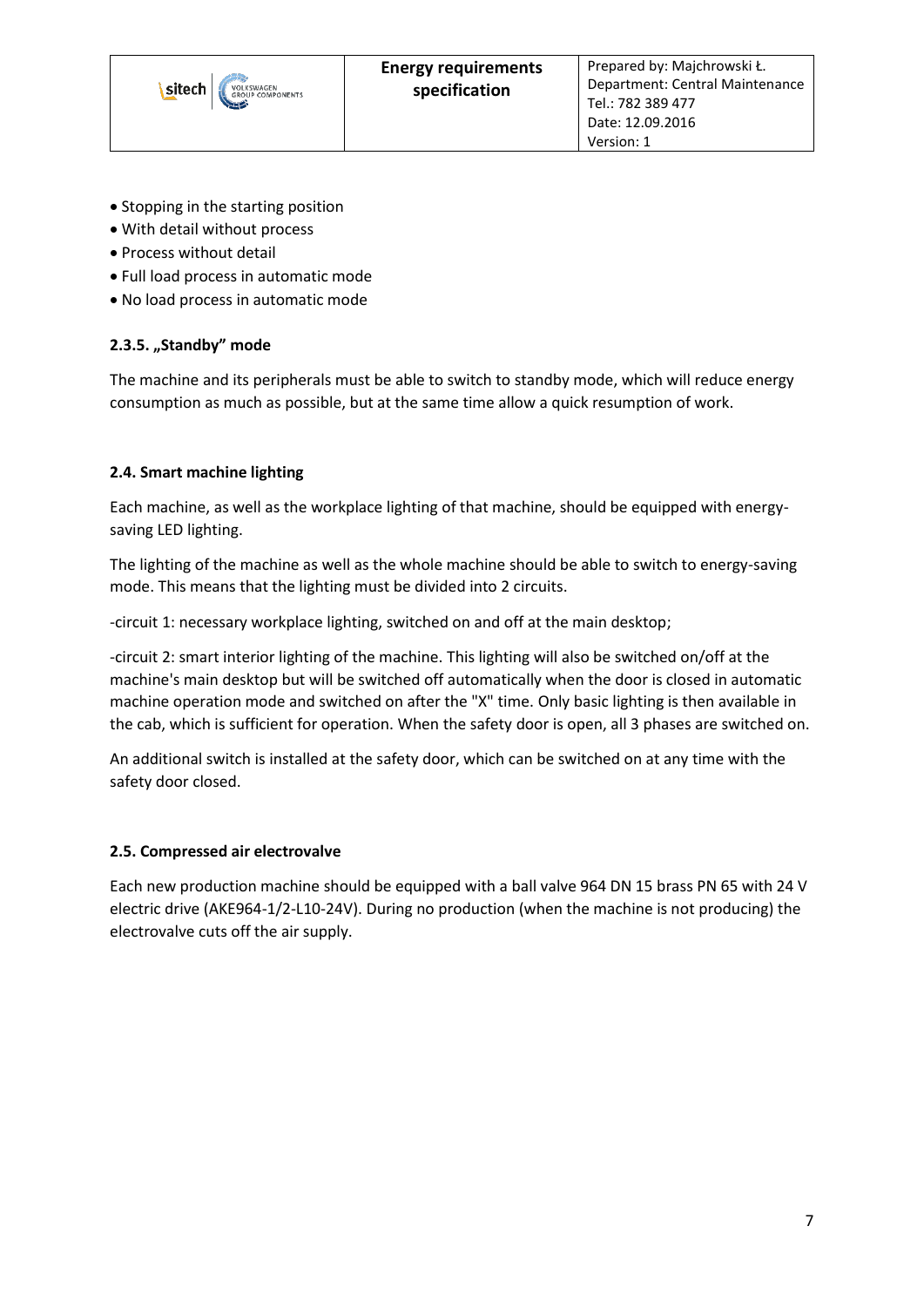



- 1. Handwheel
- 2. Control level (automatic / manual)
- 3. Indicating lamp
- 4. Optical switching position indicator

## **2.6. Actuator covers**

Due to the welding process, the actuators built into the dies must be shielded with a spark-proof material (e.g. sheet metal)

#### **2.7. Spark-proof hoses**

In the working part of the die/device, the compressed airlines must be additionally covered with spark-proof protection.

## **2.8. Compressed air by-pass**

During the adaptation of new machines or relocation of old ones, a bypass should be made on the compressed air system at the machine. Such a bypass is to measure the compressed air or to check if the cabin generates losses in the form of leakage of this medium.



## **2.9. No compressed air pressure higher than 7 bar**

It should be ensured that newly purchased machines use a compressed air pressure of not more than 7 bar. If this condition cannot be met, pressure boosters should be used together with a buffer tank. The choice of the amplifier should be done with the knowledge of the machine's compressed air intake.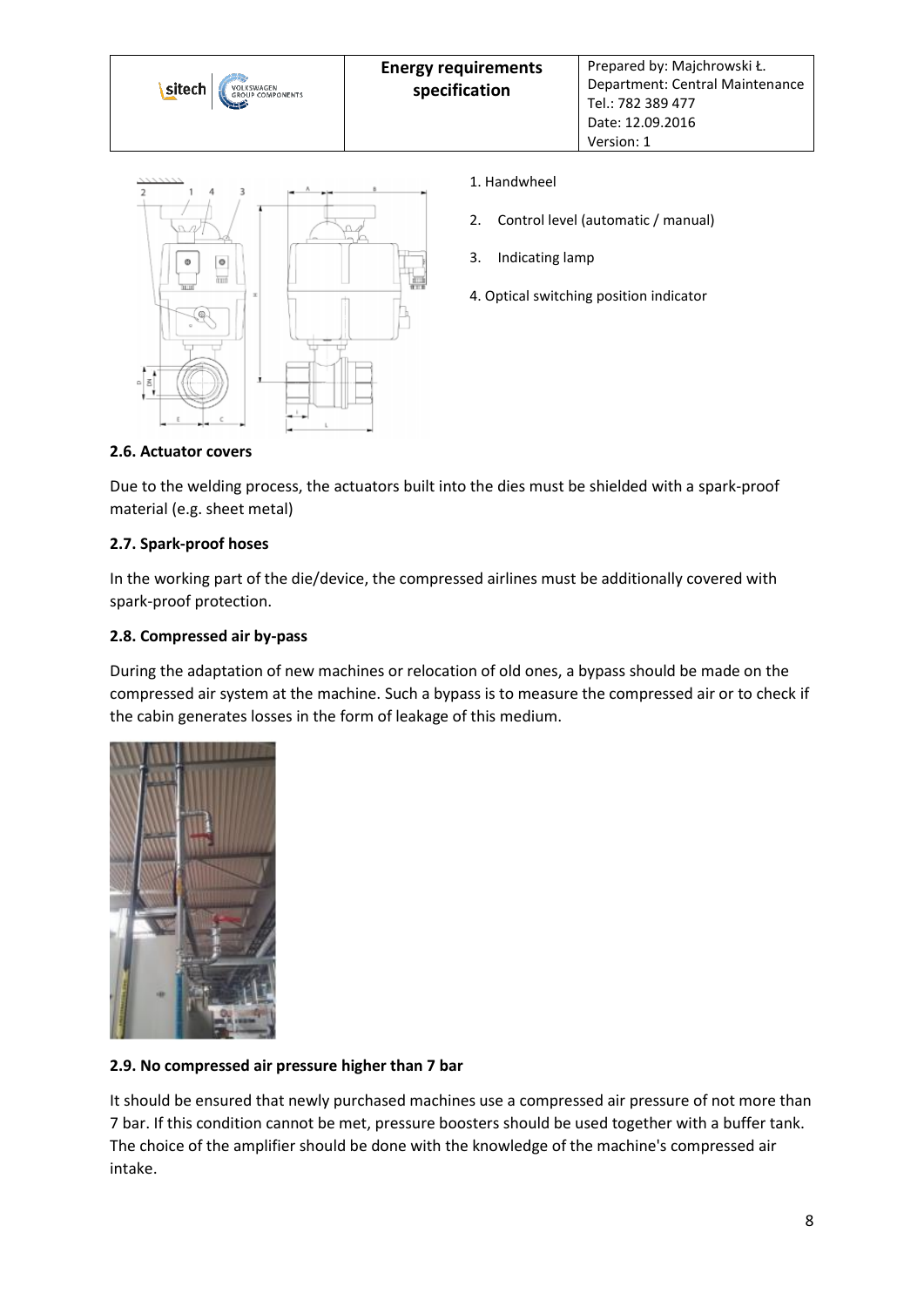



## **2.10. Verification of energy consumption data by the machine manufacturer**

During the acceptance of the machine as well as during production, the energy consumption must be verified with the data provided by the manufacturer. The energy will be measured by a maintenance electrician or by an analyzer that will be connected to the AS-Forte energy reading system.



## **2.11. Use of appropriate compressed air connectors**

During the adaptation of new machines or relocation of old ones, it is necessary to make a compressed air installation of Sanha series materials (Sanha Therm).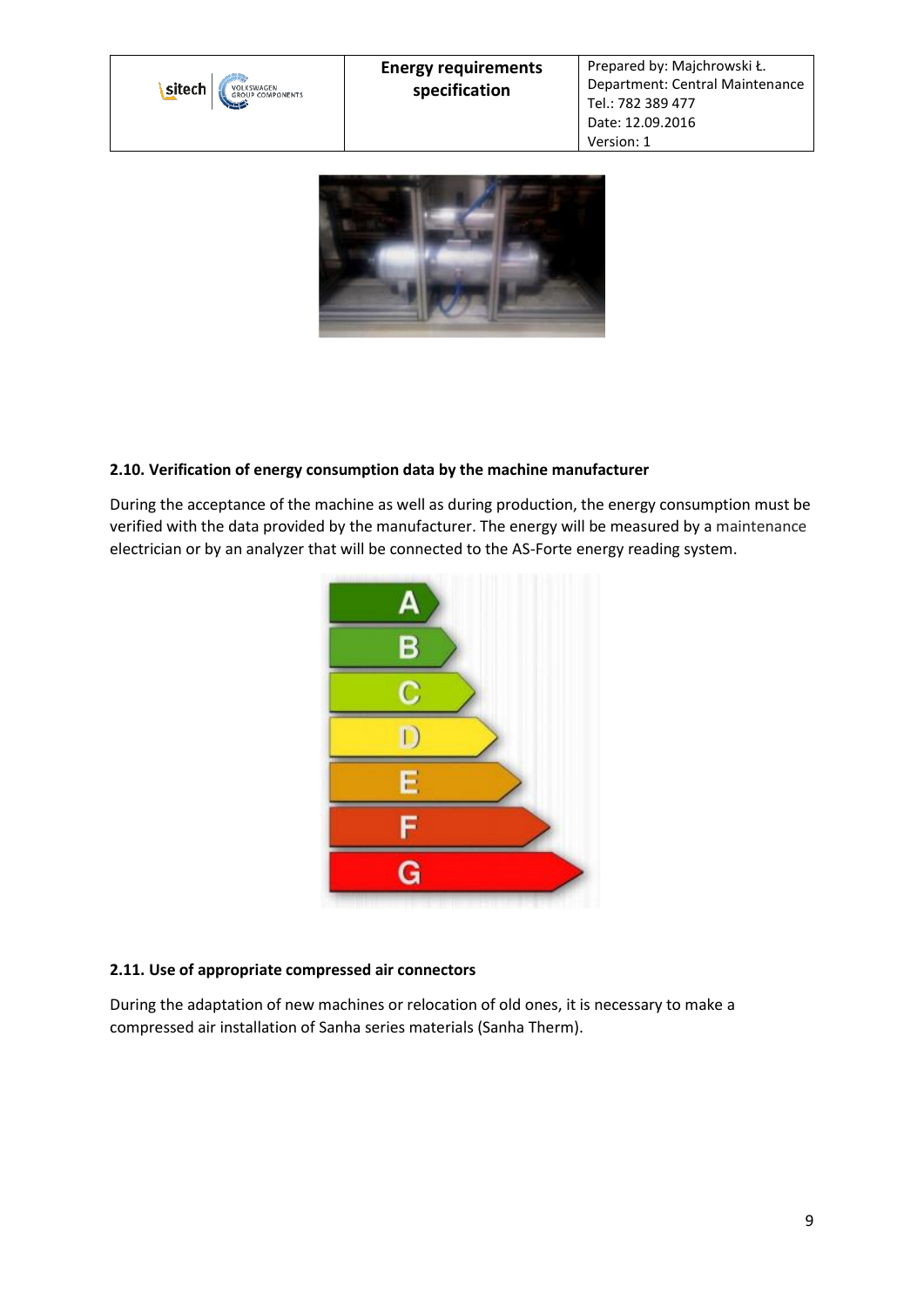



## **2.12. Energy-saving motors**

Each motor purchased with a given device must comply with the highest IE3 efficiency.



#### **2.13. Ventilation hood**

The ventilation hood located on each welding or sealing machine shall be equipped with an electronic throttle connected to the operation of the device.

In the absence of production on the machine, the BELIMO actuator closes the throttles from the hood after approx. 1 minute from the end of the welding and sealing process.